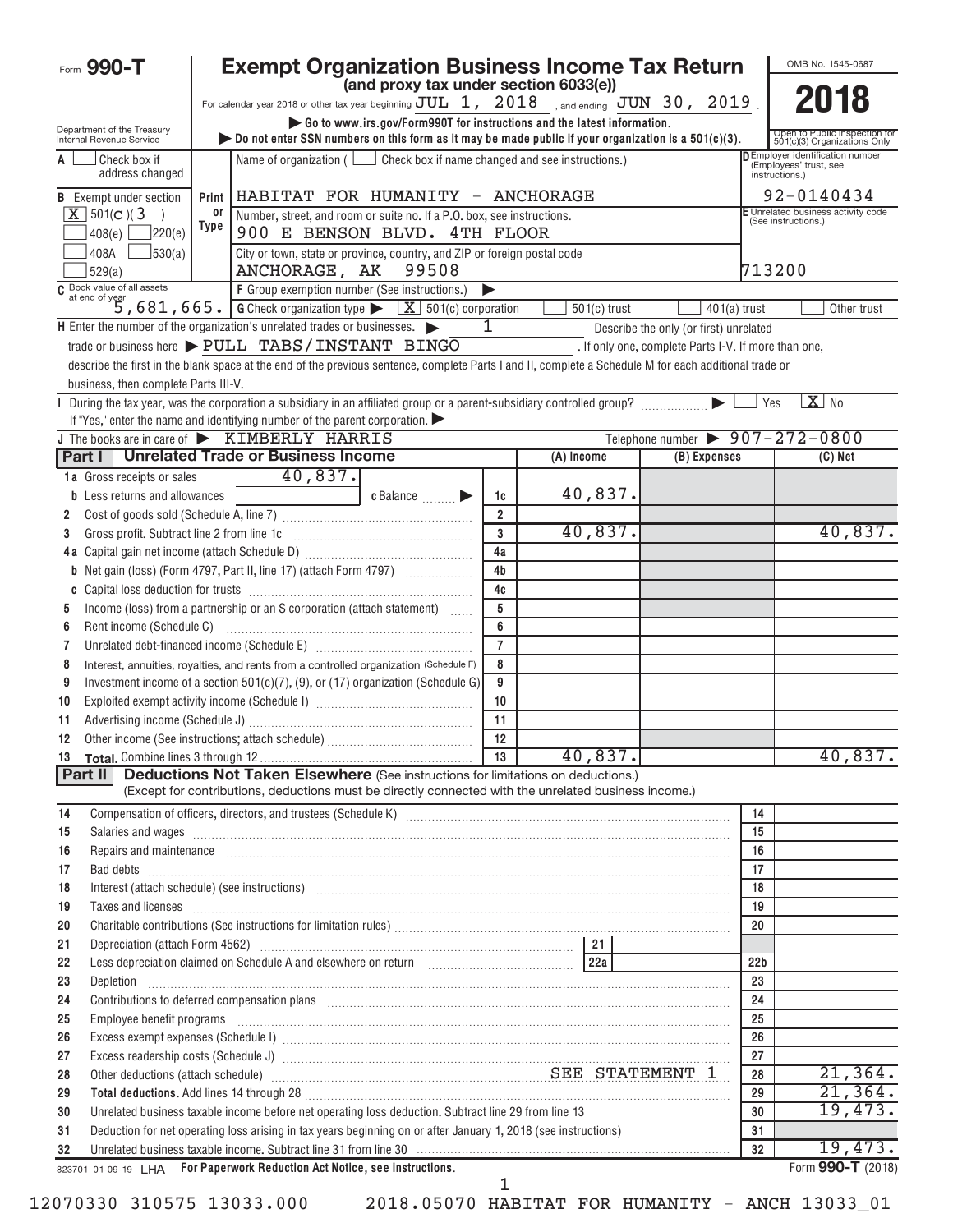| Form 990-T (2018) | HABITAT FOR HUMANITY - ANCHORAGE                                                                                                                                                                                               | 92-0140434                    | Page 2                               |
|-------------------|--------------------------------------------------------------------------------------------------------------------------------------------------------------------------------------------------------------------------------|-------------------------------|--------------------------------------|
|                   | Part III   Total Unrelated Business Taxable Income                                                                                                                                                                             |                               |                                      |
| 33                | Total of unrelated business taxable income computed from all unrelated trades or businesses (see instructions)                                                                                                                 | 33                            | 19,473.                              |
| 34                | Amounts paid for disallowed fringes                                                                                                                                                                                            | 34                            |                                      |
| 35                | Deduction for net operating loss arising in tax years beginning before January 1, 2018 (see instructions)                                                                                                                      | 35                            |                                      |
| 36                | Total of unrelated business taxable income before specific deduction. Subtract line 35 from the sum of                                                                                                                         |                               |                                      |
|                   | lines 33 and 34                                                                                                                                                                                                                | 36                            | 19, 473.                             |
| 37                | Specific deduction (Generally \$1,000, but see line 37 instructions for exceptions)                                                                                                                                            | 37                            | 1,000.                               |
| 38                | Unrelated business taxable income. Subtract line 37 from line 36. If line 37 is greater than line 36,                                                                                                                          |                               |                                      |
|                   | enter the smaller of zero or line 36                                                                                                                                                                                           | 38                            | 18, 473.                             |
|                   | Part IV Tax Computation                                                                                                                                                                                                        |                               | 3,879.                               |
| 39                | Organizations Taxable as Corporations. Multiply line 38 by 21% (0.21)                                                                                                                                                          | Þ<br>39                       |                                      |
| 40                | Trusts Taxable at Trust Rates. See instructions for tax computation. Income tax on the amount on line 38 from:                                                                                                                 |                               |                                      |
|                   | Tax rate schedule or Schedule D (Form 1041)                                                                                                                                                                                    | 40<br>Þ<br>41<br>▶            |                                      |
| 41                | Proxy tax. See instructions                                                                                                                                                                                                    | 42                            |                                      |
| 42                | Alternative minimum tax (trusts only)<br>Tax on Noncompliant Facility Income. See instructions                                                                                                                                 | 43                            |                                      |
| 43<br>44          | Total. Add lines 41, 42, and 43 to line 39 or 40, whichever applies                                                                                                                                                            | 44                            | 3,879.                               |
| Part V            | Tax and Payments                                                                                                                                                                                                               |                               |                                      |
|                   | 45a Foreign tax credit (corporations attach Form 1118; trusts attach Form 1116)<br>45a                                                                                                                                         |                               |                                      |
|                   | <b>b</b> Other credits (see instructions)<br>45 <sub>b</sub>                                                                                                                                                                   |                               |                                      |
|                   | c General business credit. Attach Form 3800<br>45c                                                                                                                                                                             |                               |                                      |
|                   | d Credit for prior year minimum tax (attach Form 8801 or 8827)<br>45d                                                                                                                                                          |                               |                                      |
|                   | e Total credits. Add lines 45a through 45d                                                                                                                                                                                     | 45e                           |                                      |
| 46                | Subtract line 45e from line 44                                                                                                                                                                                                 | 46                            | 3,879.                               |
| 47                | Other taxes. Check if from: Form 4255 Form 8611 Form 8697 Form 8866<br>Other (attach schedule)                                                                                                                                 | 47                            |                                      |
| 48                | Total tax. Add lines 46 and 47 (see instructions)                                                                                                                                                                              | 48                            | 3,879.                               |
| 49                | 2018 net 965 tax liability paid from Form 965-A or Form 965-B, Part II, column (k), line 2                                                                                                                                     | 49                            | $0 -$                                |
|                   | 50 a Payments: A 2017 overpayment credited to 2018<br>50a                                                                                                                                                                      |                               |                                      |
|                   | <b>b</b> 2018 estimated tax payments<br>50b                                                                                                                                                                                    |                               |                                      |
|                   | c Tax deposited with Form 8868<br>50c                                                                                                                                                                                          |                               |                                      |
|                   | d Foreign organizations: Tax paid or withheld at source (see instructions)<br>50d                                                                                                                                              |                               |                                      |
|                   | e Backup withholding (see instructions)<br><b>50e</b>                                                                                                                                                                          |                               |                                      |
|                   | f Credit for small employer health insurance premiums (attach Form 8941)<br>50f                                                                                                                                                |                               |                                      |
|                   | g Other credits, adjustments, and payments:<br>Form 2439<br>Form 4136<br>Other<br>Total<br>50 <sub>g</sub>                                                                                                                     |                               |                                      |
| 51                | Total payments. Add lines 50a through 50g                                                                                                                                                                                      | 51                            |                                      |
| 52                | Estimated tax penalty (see instructions). Check if Form 2220 is attached $\blacktriangleright\ \lfloor$                                                                                                                        | 52                            |                                      |
| 53                | Tax due. If line 51 is less than the total of lines 48, 49, and 52, enter amount owed                                                                                                                                          | 53<br>$\triangleright$        | 3,879.                               |
| 54                | Overpayment. If line 51 is larger than the total of lines 48, 49, and 52, enter amount overpaid                                                                                                                                | 54<br>Þ                       |                                      |
| 55                | Enter the amount of line 54 you want; Credited to 2019 estimated tax<br>Refunded                                                                                                                                               | 55                            |                                      |
| Part VI           | Statements Regarding Certain Activities and Other Information (see instructions)                                                                                                                                               |                               |                                      |
| 56                | At any time during the 2018 calendar year, did the organization have an interest in or a signature or other authority                                                                                                          |                               | Yes<br><b>No</b>                     |
|                   | over a financial account (bank, securities, or other) in a foreign country? If "Yes," the organization may have to file                                                                                                        |                               |                                      |
|                   | FinCEN Form 114, Report of Foreign Bank and Financial Accounts. If "Yes," enter the name of the foreign country                                                                                                                |                               |                                      |
|                   | here $\blacktriangleright$                                                                                                                                                                                                     |                               | X                                    |
| 57                | During the tax year, did the organization receive a distribution from, or was it the grantor of, or transferor to, a foreign trust?                                                                                            |                               | X                                    |
| 58                | If "Yes," see instructions for other forms the organization may have to file.<br>Enter the amount of tax-exempt interest received or accrued during the tax year $\triangleright$ \$                                           |                               |                                      |
|                   |                                                                                                                                                                                                                                |                               |                                      |
| Sign              | Under penalties of perjury, I declare that I have examined this return, including accompanying schedules and statements, and to the best of my knowledge and bellef, it is true, correct, and complete. Declaration of prepare |                               |                                      |
| Here              | <b>BOARD</b><br>PRESIDENT                                                                                                                                                                                                      | the preparer shown below (see | May the IRS discuss this return with |
|                   | Signature of officer                                                                                                                                                                                                           | instructions)? $X$   Yes      | <b>No</b>                            |
|                   | Date<br>Print/Type preparer's name<br>Preparer's signature<br>Check                                                                                                                                                            | <b>PTIN</b><br>-if            |                                      |
| Paid              | self-employed                                                                                                                                                                                                                  |                               |                                      |
| Preparer          | 03/30/20 <br>ELSA A. ROMERO                                                                                                                                                                                                    |                               | P00485021                            |
| <b>Use Only</b>   | CPAS AND ADVISORS,<br>Firm's name ALDRICH<br>LLP<br>Firm's EIN                                                                                                                                                                 |                               | 93-0623286                           |
|                   | 7676 HAZARD CENTER DRIVE, STE 1300                                                                                                                                                                                             |                               |                                      |
|                   | Firm's address > SAN DIEGO, CA 92108                                                                                                                                                                                           |                               | Phone no. $(619)$ $810 - 4940$       |
| 823711 01-09-19   |                                                                                                                                                                                                                                |                               | Form 990-T (2018)                    |
|                   | 2                                                                                                                                                                                                                              |                               |                                      |
|                   | 2070330 310575 13033.000<br>2018.05070 HABITAT FOR HUMANITY - ANCH 13033 01                                                                                                                                                    |                               |                                      |

 $\mathbf{1}$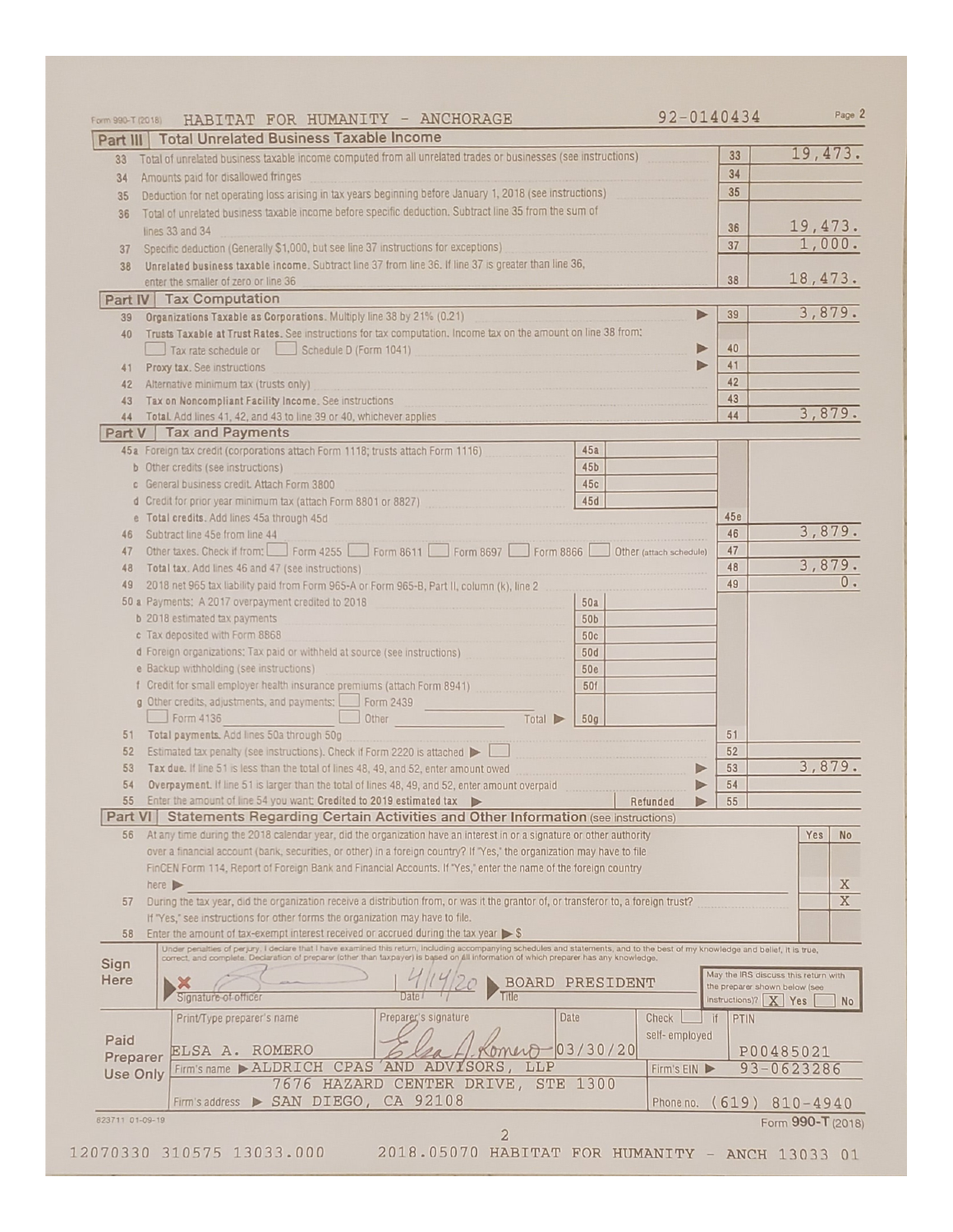| Schedule A - Cost of Goods Sold. Enter method of inventory valuation $\triangleright N/A$                                 |                |                                                                                                |                                                                                                                                                     |    |                                                                                  |                |                                                                              |     |    |
|---------------------------------------------------------------------------------------------------------------------------|----------------|------------------------------------------------------------------------------------------------|-----------------------------------------------------------------------------------------------------------------------------------------------------|----|----------------------------------------------------------------------------------|----------------|------------------------------------------------------------------------------|-----|----|
| Inventory at beginning of year<br>1.                                                                                      | $\overline{1}$ |                                                                                                |                                                                                                                                                     |    |                                                                                  | 6              |                                                                              |     |    |
| 2<br>Purchases                                                                                                            | $\overline{2}$ |                                                                                                | 7 Cost of goods sold. Subtract line 6                                                                                                               |    |                                                                                  |                |                                                                              |     |    |
| 3                                                                                                                         | $\overline{3}$ |                                                                                                | from line 5. Enter here and in Part I,                                                                                                              |    |                                                                                  |                |                                                                              |     |    |
| 4a Additional section 263A costs                                                                                          |                |                                                                                                |                                                                                                                                                     |    |                                                                                  | $\overline{7}$ |                                                                              |     |    |
|                                                                                                                           | 4a             |                                                                                                | 8 Do the rules of section 263A (with respect to                                                                                                     |    |                                                                                  |                |                                                                              | Yes | No |
| <b>b</b> Other costs (attach schedule)                                                                                    | 4 <sub>b</sub> |                                                                                                | property produced or acquired for resale) apply to                                                                                                  |    |                                                                                  |                |                                                                              |     |    |
| <b>Total.</b> Add lines 1 through 4b<br>5                                                                                 | 5              |                                                                                                |                                                                                                                                                     |    |                                                                                  |                |                                                                              |     |    |
| Schedule C - Rent Income (From Real Property and Personal Property Leased With Real Property)<br>(see instructions)       |                |                                                                                                |                                                                                                                                                     |    |                                                                                  |                |                                                                              |     |    |
| 1. Description of property                                                                                                |                |                                                                                                |                                                                                                                                                     |    |                                                                                  |                |                                                                              |     |    |
| (1)                                                                                                                       |                |                                                                                                |                                                                                                                                                     |    |                                                                                  |                |                                                                              |     |    |
|                                                                                                                           |                |                                                                                                |                                                                                                                                                     |    |                                                                                  |                |                                                                              |     |    |
| $\frac{(2)}{(3)}$                                                                                                         |                |                                                                                                |                                                                                                                                                     |    |                                                                                  |                |                                                                              |     |    |
| (4)                                                                                                                       |                |                                                                                                |                                                                                                                                                     |    |                                                                                  |                |                                                                              |     |    |
|                                                                                                                           | 2.             | Rent received or accrued                                                                       |                                                                                                                                                     |    |                                                                                  |                |                                                                              |     |    |
| (a) From personal property (if the percentage of<br>rent for personal property is more than<br>10% but not more than 50%) |                |                                                                                                | (b) From real and personal property (if the percentage<br>of rent for personal property exceeds 50% or if<br>the rent is based on profit or income) |    | $3(a)$ Deductions directly connected with the income in                          |                | columns 2(a) and 2(b) (attach schedule)                                      |     |    |
| (1)                                                                                                                       |                |                                                                                                |                                                                                                                                                     |    |                                                                                  |                |                                                                              |     |    |
| (2)                                                                                                                       |                |                                                                                                |                                                                                                                                                     |    |                                                                                  |                |                                                                              |     |    |
| (3)                                                                                                                       |                |                                                                                                |                                                                                                                                                     |    |                                                                                  |                |                                                                              |     |    |
| (4)                                                                                                                       |                |                                                                                                |                                                                                                                                                     |    |                                                                                  |                |                                                                              |     |    |
| Total                                                                                                                     | $0$ .          | Total                                                                                          |                                                                                                                                                     | 0. |                                                                                  |                |                                                                              |     |    |
| (c) Total income. Add totals of columns 2(a) and 2(b). Enter                                                              |                |                                                                                                |                                                                                                                                                     | 0. | (b) Total deductions.<br>Enter here and on page 1,<br>Part I, line 6, column (B) |                |                                                                              |     | 0. |
| <b>Schedule E - Unrelated Debt-Financed Income (see instructions)</b>                                                     |                |                                                                                                |                                                                                                                                                     |    |                                                                                  |                |                                                                              |     |    |
|                                                                                                                           |                |                                                                                                | 2. Gross income from                                                                                                                                |    | 3. Deductions directly connected with or allocable<br>to debt-financed property  |                |                                                                              |     |    |
| 1. Description of debt-financed property                                                                                  |                |                                                                                                | or allocable to debt-<br>financed property                                                                                                          |    | (a) Straight line depreciation<br>(attach schedule)                              |                | (b) Other deductions<br>(attach schedule)                                    |     |    |
| (1)                                                                                                                       |                |                                                                                                |                                                                                                                                                     |    |                                                                                  |                |                                                                              |     |    |
| $\frac{(2)}{(3)}$                                                                                                         |                |                                                                                                |                                                                                                                                                     |    |                                                                                  |                |                                                                              |     |    |
|                                                                                                                           |                |                                                                                                |                                                                                                                                                     |    |                                                                                  |                |                                                                              |     |    |
| (4)                                                                                                                       |                |                                                                                                |                                                                                                                                                     |    |                                                                                  |                |                                                                              |     |    |
| 4. Amount of average acquisition<br>debt on or allocable to debt-financed<br>property (attach schedule)                   |                | 5. Average adjusted basis<br>of or allocable to<br>debt-financed property<br>(attach schedule) | 6. Column 4 divided<br>by column 5                                                                                                                  |    | 7. Gross income<br>reportable (column<br>2 x column 6)                           |                | 8. Allocable deductions<br>(column 6 x total of columns<br>$3(a)$ and $3(b)$ |     |    |
| (1)                                                                                                                       |                |                                                                                                | $\%$                                                                                                                                                |    |                                                                                  |                |                                                                              |     |    |
| (2)                                                                                                                       |                |                                                                                                | $\frac{0}{0}$                                                                                                                                       |    |                                                                                  |                |                                                                              |     |    |
| $\overline{3)}$                                                                                                           |                |                                                                                                | $\frac{0}{0}$                                                                                                                                       |    |                                                                                  |                |                                                                              |     |    |
| $\overline{(4)}$                                                                                                          |                |                                                                                                | $\frac{0}{0}$                                                                                                                                       |    |                                                                                  |                |                                                                              |     |    |
|                                                                                                                           |                |                                                                                                |                                                                                                                                                     |    | Enter here and on page 1,<br>Part I, line 7, column (A).                         |                | Enter here and on page 1,<br>Part I, line 7, column (B).                     |     |    |
| Totals                                                                                                                    |                |                                                                                                |                                                                                                                                                     |    | 0.                                                                               |                |                                                                              |     | 0. |
| Total dividends-received deductions included in column 8                                                                  |                |                                                                                                |                                                                                                                                                     |    |                                                                                  |                |                                                                              |     | Ο. |
|                                                                                                                           |                |                                                                                                |                                                                                                                                                     |    |                                                                                  |                |                                                                              |     |    |

**990-T**  Form (2018)

92-0140434 Page 3

823721 01-09-19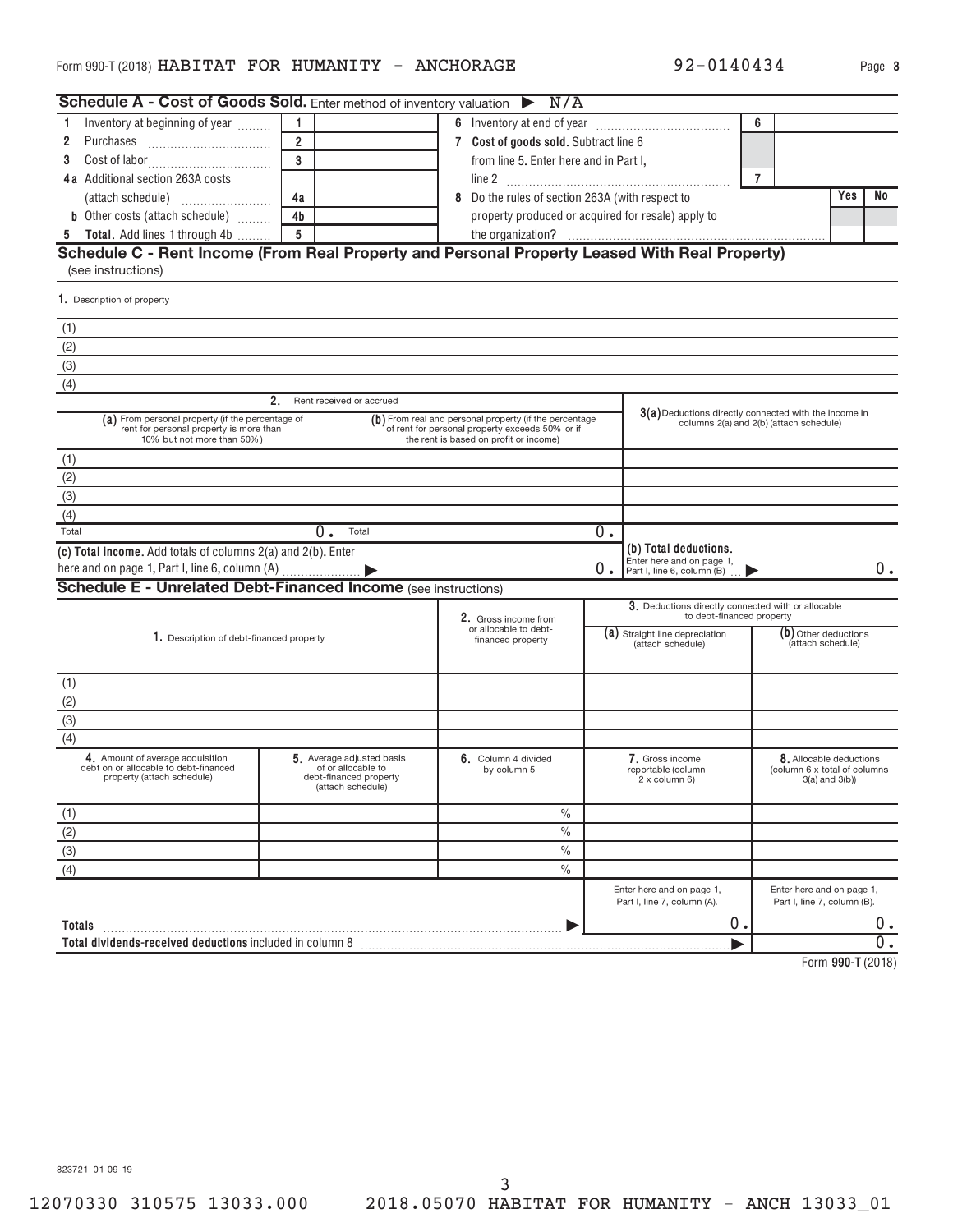| Schedule F - Interest, Annuities, Royalties, and Rents From Controlled Organizations (see instructions) |                                                        |                                         |                    |                                                                                         |                                                                                                                                       |                                               |                                                                              |                     |                                                                                           |                                                                                   |                                                                                              |  |
|---------------------------------------------------------------------------------------------------------|--------------------------------------------------------|-----------------------------------------|--------------------|-----------------------------------------------------------------------------------------|---------------------------------------------------------------------------------------------------------------------------------------|-----------------------------------------------|------------------------------------------------------------------------------|---------------------|-------------------------------------------------------------------------------------------|-----------------------------------------------------------------------------------|----------------------------------------------------------------------------------------------|--|
|                                                                                                         |                                                        |                                         |                    |                                                                                         | <b>Exempt Controlled Organizations</b>                                                                                                |                                               |                                                                              |                     |                                                                                           |                                                                                   |                                                                                              |  |
| 1. Name of controlled organization                                                                      |                                                        | 2. Employer<br>identification<br>number |                    |                                                                                         | 3. Net unrelated income<br>(loss) (see instructions)                                                                                  |                                               | 4. Total of specified<br>payments made                                       |                     | 5. Part of column 4 that is<br>included in the controlling<br>organization's gross income |                                                                                   | 6. Deductions directly<br>connected with income<br>in column 5                               |  |
|                                                                                                         |                                                        |                                         |                    |                                                                                         |                                                                                                                                       |                                               |                                                                              |                     |                                                                                           |                                                                                   |                                                                                              |  |
| (1)                                                                                                     |                                                        |                                         |                    |                                                                                         |                                                                                                                                       |                                               |                                                                              |                     |                                                                                           |                                                                                   |                                                                                              |  |
| (2)                                                                                                     |                                                        |                                         |                    |                                                                                         |                                                                                                                                       |                                               |                                                                              |                     |                                                                                           |                                                                                   |                                                                                              |  |
| (3)                                                                                                     |                                                        |                                         |                    |                                                                                         |                                                                                                                                       |                                               |                                                                              |                     |                                                                                           |                                                                                   |                                                                                              |  |
| (4)<br>Nonexempt Controlled Organizations                                                               |                                                        |                                         |                    |                                                                                         |                                                                                                                                       |                                               |                                                                              |                     |                                                                                           |                                                                                   |                                                                                              |  |
| 7. Taxable Income                                                                                       |                                                        | 8. Net unrelated income (loss)          |                    |                                                                                         | 9. Total of specified payments                                                                                                        |                                               | 10. Part of column 9 that is included                                        |                     |                                                                                           |                                                                                   | 11. Deductions directly connected                                                            |  |
|                                                                                                         |                                                        | (see instructions)                      |                    |                                                                                         | made                                                                                                                                  |                                               | in the controlling organization's                                            | gross income        |                                                                                           |                                                                                   | with income in column 10                                                                     |  |
| (1)                                                                                                     |                                                        |                                         |                    |                                                                                         |                                                                                                                                       |                                               |                                                                              |                     |                                                                                           |                                                                                   |                                                                                              |  |
| (2)                                                                                                     |                                                        |                                         |                    |                                                                                         |                                                                                                                                       |                                               |                                                                              |                     |                                                                                           |                                                                                   |                                                                                              |  |
| (3)                                                                                                     |                                                        |                                         |                    |                                                                                         |                                                                                                                                       |                                               |                                                                              |                     |                                                                                           |                                                                                   |                                                                                              |  |
| (4)                                                                                                     |                                                        |                                         |                    |                                                                                         |                                                                                                                                       |                                               |                                                                              |                     |                                                                                           |                                                                                   |                                                                                              |  |
|                                                                                                         |                                                        |                                         |                    |                                                                                         |                                                                                                                                       |                                               | Add columns 5 and 10.<br>Enter here and on page 1, Part I,                   | line 8, column (A). |                                                                                           | Add columns 6 and 11.<br>Enter here and on page 1, Part I,<br>line 8, column (B). |                                                                                              |  |
|                                                                                                         |                                                        |                                         |                    |                                                                                         |                                                                                                                                       |                                               |                                                                              |                     | о.                                                                                        |                                                                                   |                                                                                              |  |
| Schedule G - Investment Income of a Section 501(c)(7), (9), or (17) Organization                        |                                                        |                                         |                    |                                                                                         |                                                                                                                                       |                                               |                                                                              |                     |                                                                                           |                                                                                   | 0.                                                                                           |  |
|                                                                                                         | (see instructions)                                     |                                         |                    |                                                                                         |                                                                                                                                       |                                               |                                                                              |                     |                                                                                           |                                                                                   |                                                                                              |  |
|                                                                                                         | 1. Description of income                               |                                         |                    |                                                                                         | 2. Amount of income                                                                                                                   |                                               | 3. Deductions<br>directly connected<br>(attach schedule)                     |                     | 4. Set-asides                                                                             | (attach schedule)                                                                 | 5. Total deductions<br>and set-asides<br>(col. 3 plus col. 4)                                |  |
| (1)                                                                                                     |                                                        |                                         |                    |                                                                                         |                                                                                                                                       |                                               |                                                                              |                     |                                                                                           |                                                                                   |                                                                                              |  |
| $\overline{(2)}$                                                                                        |                                                        |                                         |                    |                                                                                         |                                                                                                                                       |                                               |                                                                              |                     |                                                                                           |                                                                                   |                                                                                              |  |
| $\overline{3}$                                                                                          |                                                        |                                         |                    |                                                                                         |                                                                                                                                       |                                               |                                                                              |                     |                                                                                           |                                                                                   |                                                                                              |  |
| (4)                                                                                                     |                                                        |                                         |                    |                                                                                         |                                                                                                                                       |                                               |                                                                              |                     |                                                                                           |                                                                                   |                                                                                              |  |
|                                                                                                         |                                                        |                                         |                    |                                                                                         | Enter here and on page 1<br>Part I, line 9, column (A).                                                                               |                                               |                                                                              |                     |                                                                                           |                                                                                   | Enter here and on page 1,<br>Part I, line 9, column (B).                                     |  |
|                                                                                                         |                                                        |                                         |                    |                                                                                         |                                                                                                                                       |                                               |                                                                              |                     |                                                                                           |                                                                                   |                                                                                              |  |
|                                                                                                         |                                                        |                                         |                    |                                                                                         |                                                                                                                                       | 0.                                            |                                                                              |                     |                                                                                           |                                                                                   | 0.                                                                                           |  |
| Schedule I - Exploited Exempt Activity Income, Other Than Advertising Income<br>(see instructions)      |                                                        |                                         |                    |                                                                                         |                                                                                                                                       |                                               |                                                                              |                     |                                                                                           |                                                                                   |                                                                                              |  |
| 1. Description of<br>exploited activity                                                                 | unrelated business<br>income from<br>trade or business | 2. Gross                                |                    | 3. Expenses<br>directly connected<br>with production<br>of unrelated<br>business income | 4. Net income (loss)<br>from unrelated trade or<br>business (column 2<br>minus column 3). If a<br>gain, compute cols. 5<br>through 7. |                                               | 5. Gross income<br>from activity that<br>is not unrelated<br>business income |                     | attributable to                                                                           | 6. Expenses<br>column 5                                                           | 7. Excess exempt<br>expenses (column<br>6 minus column 5,<br>but not more than<br>column 4). |  |
|                                                                                                         |                                                        |                                         |                    |                                                                                         |                                                                                                                                       |                                               |                                                                              |                     |                                                                                           |                                                                                   |                                                                                              |  |
|                                                                                                         |                                                        |                                         |                    |                                                                                         |                                                                                                                                       |                                               |                                                                              |                     |                                                                                           |                                                                                   |                                                                                              |  |
|                                                                                                         |                                                        |                                         |                    |                                                                                         |                                                                                                                                       |                                               |                                                                              |                     |                                                                                           |                                                                                   |                                                                                              |  |
| $rac{(1)}{(2)}$<br>(3)<br>(4)                                                                           |                                                        |                                         |                    |                                                                                         |                                                                                                                                       |                                               |                                                                              |                     |                                                                                           |                                                                                   |                                                                                              |  |
|                                                                                                         |                                                        | Enter here and on                       |                    | Enter here and on                                                                       |                                                                                                                                       |                                               |                                                                              |                     |                                                                                           |                                                                                   | Enter here and                                                                               |  |
|                                                                                                         | page 1, Part I,<br>line 10, col. (A).                  |                                         | line 10, col. (B). | page 1, Part I,                                                                         |                                                                                                                                       |                                               |                                                                              |                     |                                                                                           |                                                                                   | on page 1,<br>Part II, line 26.                                                              |  |
| Totals<br><b>Schedule J - Advertising Income</b> (see instructions)                                     |                                                        | 0.                                      |                    | 0.                                                                                      |                                                                                                                                       |                                               |                                                                              |                     |                                                                                           |                                                                                   | 0.                                                                                           |  |
| Income From Periodicals Reported on a Consolidated Basis<br>Part I                                      |                                                        |                                         |                    |                                                                                         |                                                                                                                                       |                                               |                                                                              |                     |                                                                                           |                                                                                   |                                                                                              |  |
|                                                                                                         |                                                        |                                         |                    |                                                                                         |                                                                                                                                       | 4. Advertising gain                           |                                                                              |                     |                                                                                           |                                                                                   | 7. Excess readership                                                                         |  |
| 1. Name of periodical                                                                                   |                                                        | 2. Gross<br>advertising<br>income       |                    | 3. Direct<br>advertising costs                                                          | col. 3). If a gain, compute                                                                                                           | or (loss) (col. 2 minus<br>cols. 5 through 7. | 5. Circulation<br>income                                                     |                     | 6. Readership<br>costs                                                                    |                                                                                   | costs (column 6 minus<br>column 5, but not more<br>than column 4).                           |  |
| (1)                                                                                                     |                                                        |                                         |                    |                                                                                         |                                                                                                                                       |                                               |                                                                              |                     |                                                                                           |                                                                                   |                                                                                              |  |

|                   |  |  | ∽<br>ັ |
|-------------------|--|--|--------|
| Form 990-T (2018) |  |  |        |

823731 01-09-19

(2) (3) (4)

 $\blacktriangleright$ 

**Totals** (carry to Part II, line  $(5)$ )  $\ldots$ .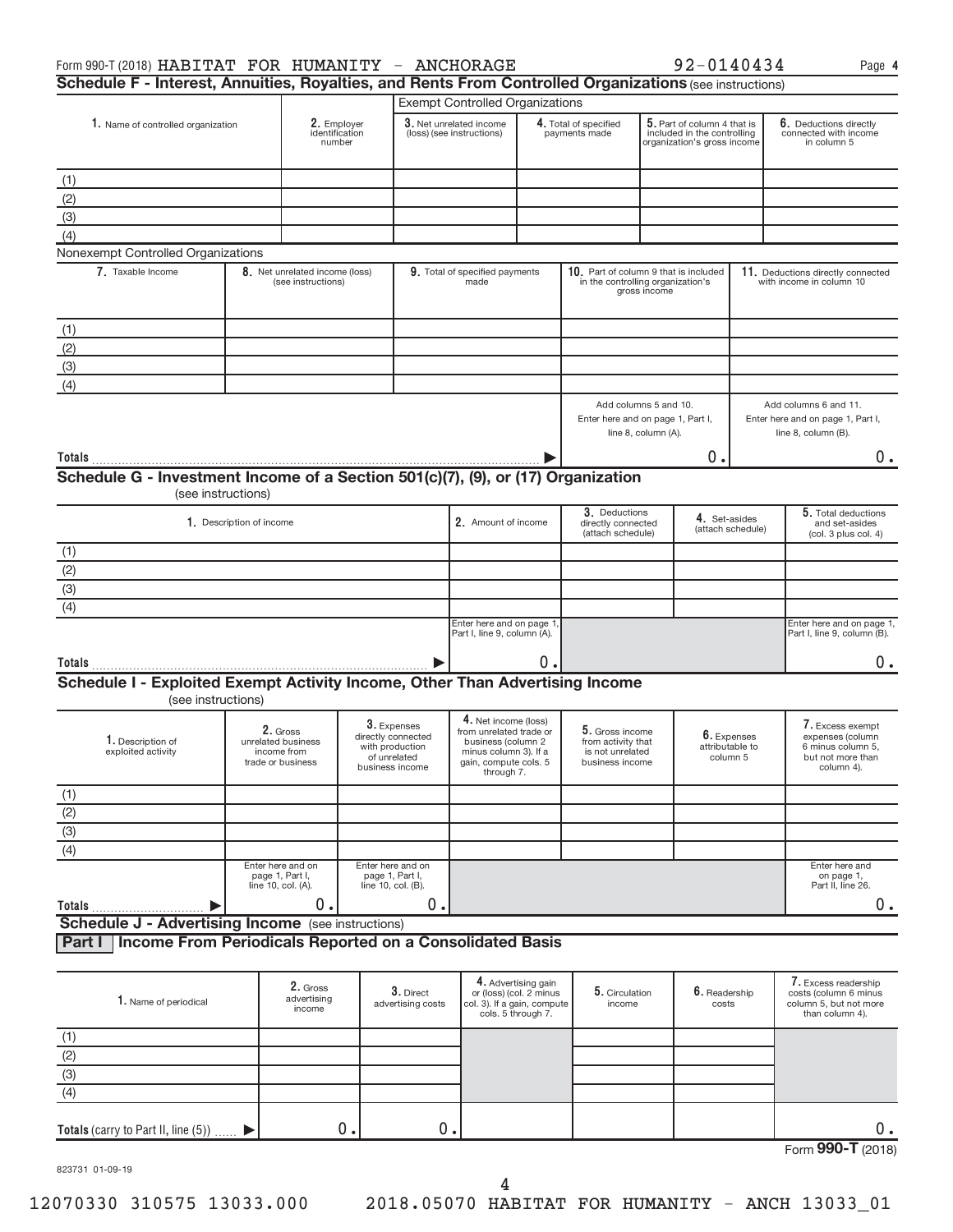## Form 990-T (2018)  ${\tt HABITAT}$   ${\tt FOR}$   ${\tt HUMANTTY}$  -  ${\tt ANCHORAGE}$  92-0140434 Page

Part II | Income From Periodicals Reported on a Separate Basis (For each periodical listed in Part II, fill in columns 2 through 7 on a line-by-line basis.)

| 1. Name of periodical                                                             | 2. Gross<br>advertising<br>income |  | 3. Direct<br>advertising costs                             | 4. Advertising gain<br>or (loss) (col. 2 minus<br>col. 3). If a gain, compute<br>cols. 5 through 7. | 5. Circulation<br>income                     |               | 6. Readership<br>costs | 7. Excess readership<br>costs (column 6 minus<br>column 5, but not more<br>than column 4). |
|-----------------------------------------------------------------------------------|-----------------------------------|--|------------------------------------------------------------|-----------------------------------------------------------------------------------------------------|----------------------------------------------|---------------|------------------------|--------------------------------------------------------------------------------------------|
| (1)                                                                               |                                   |  |                                                            |                                                                                                     |                                              |               |                        |                                                                                            |
| (2)                                                                               |                                   |  |                                                            |                                                                                                     |                                              |               |                        |                                                                                            |
| (3)                                                                               |                                   |  |                                                            |                                                                                                     |                                              |               |                        |                                                                                            |
| (4)                                                                               |                                   |  |                                                            |                                                                                                     |                                              |               |                        |                                                                                            |
| <b>Totals from Part I</b>                                                         | $\overline{0}$ .                  |  | $\overline{0}$ .                                           |                                                                                                     |                                              |               |                        | $0 \cdot$                                                                                  |
| Enter here and on<br>page 1, Part I,<br>line 11, col. (A).                        |                                   |  | Enter here and on<br>page 1, Part I,<br>line 11, col. (B). |                                                                                                     |                                              |               |                        | Enter here and<br>on page 1,<br>Part II, line 27.                                          |
| Totals, Part II (lines $1-5$ ) $\qquad \qquad$                                    | 0.                                |  | 0                                                          |                                                                                                     |                                              |               |                        | 0.                                                                                         |
| Schedule K - Compensation of Officers, Directors, and Trustees (see instructions) |                                   |  |                                                            |                                                                                                     |                                              |               |                        |                                                                                            |
| 1. Name                                                                           |                                   |  |                                                            | 2. Title                                                                                            | 3. Percent of<br>time devoted to<br>business |               |                        | 4. Compensation attributable<br>to unrelated business                                      |
| (1)                                                                               |                                   |  |                                                            |                                                                                                     |                                              | $\frac{0}{0}$ |                        |                                                                                            |
| (2)                                                                               |                                   |  |                                                            |                                                                                                     |                                              | $\frac{0}{0}$ |                        |                                                                                            |
| (3)                                                                               |                                   |  |                                                            |                                                                                                     |                                              | $\frac{0}{0}$ |                        |                                                                                            |
| (4)                                                                               |                                   |  |                                                            |                                                                                                     |                                              | $\%$          |                        |                                                                                            |
| Total. Enter here and on page 1, Part II, line 14                                 |                                   |  |                                                            |                                                                                                     |                                              |               |                        | $0$ .                                                                                      |

**990-T**  Form (2018)

**5**

823732 01-09-19